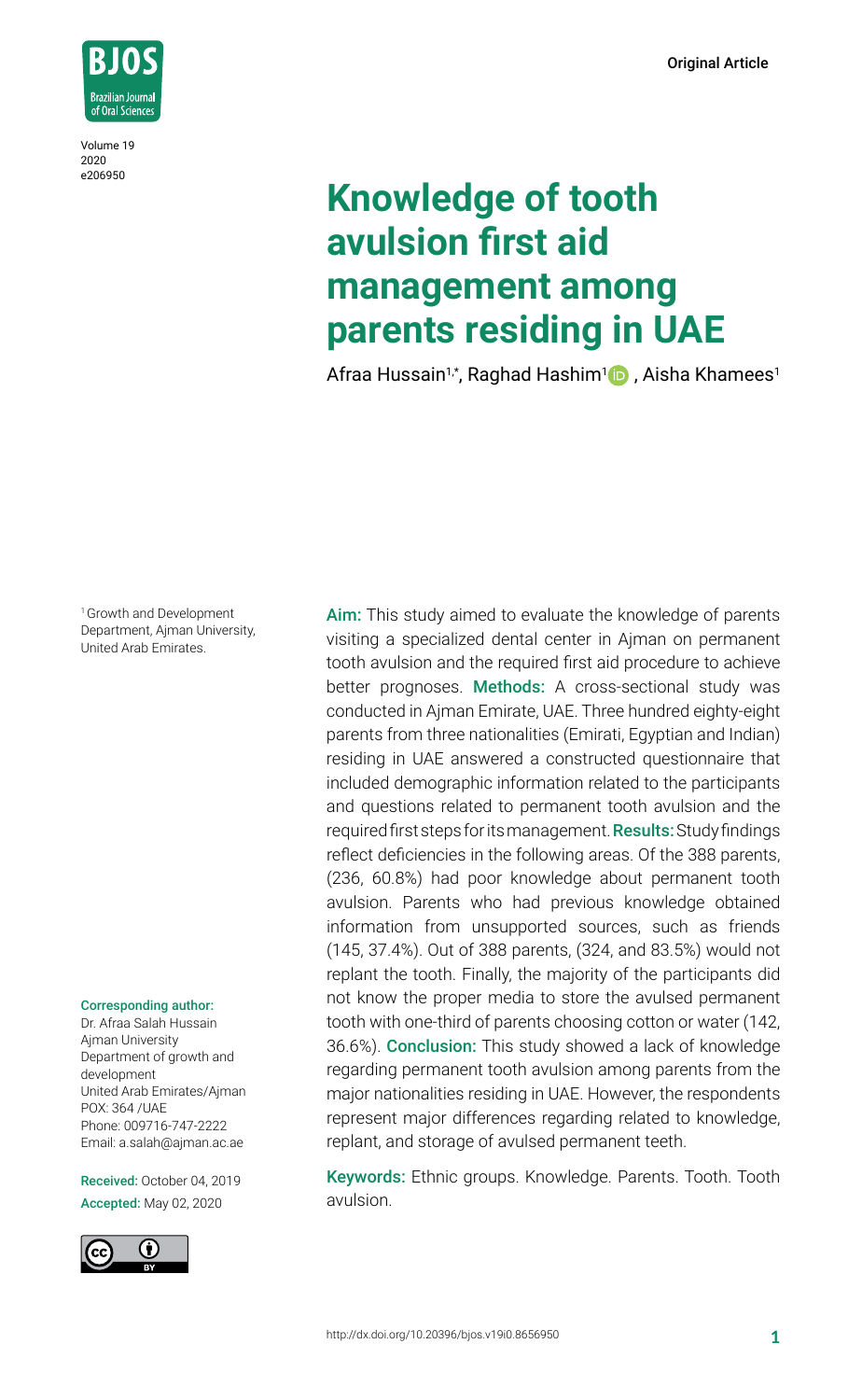# Introduction

Dental trauma is one of the common types of accidents that children may experience during their primary and mixed dentitions stages<sup>1</sup>. Dental trauma may range from crown fracture to complete removal of the tooth out of its socket<sup>2</sup>. Permanent tooth avulsion is the complete removal of a primary or permanent anterior or posterior tooth out of its socket because of trauma or accident $2.3$ . The major scenes of dental trauma include school and home; the most common reasons for permanent tooth dental trauma are falling, accidents, fights, and sports involving physical activities<sup>3</sup>.

Implantation of an avulsed tooth is positively related to the immediate and accurate management of the avulsed permanent tooth<sup>4</sup>. Epidemiological studies showed that parents and school nurses are generally responsible for the primary management of an avulsed permanent tooth; however, their knowledge that the avulsed tooth should be maintained, cleaned and stored in proper media was inappropriate and insufficient4,5 .

An avulsed permanent tooth requires certain first aid steps to keep the tooth in good condition until a specialist in a dental center replants the tooth. These steps include tooth cleaning with running water without surface scratching and maintaining the tooth in proper storage media, such as saline, milk or saliva to prevent dehydration and surface cell death<sup>6</sup>. Tap water was unacceptable storage media for avulsed tooth since it will cause PDL cell damage due to the low osmolarity of tap water<sup>7</sup> .

The necessary steps to save the avulsed permanent tooth are commonly known among dental team members; however, epidemiological studies showed that nonprofessionals (parents, caregivers, school teachers) are not aware of information regarding the immediate steps needed to save an avulsed permanent tooth $^{\mathsf{4},\mathsf{5}}$ .

Immediate management of an avulsed permanent tooth requires important steps to keep the tooth in a proper condition until replanted into the socket by dental professionals. Many studies represented the poor or absence of parents' knowledge about the option of keeping the tooth and bringing it with the child to the dental center for replantation. Some studies presented different failure percentages in saving the avulsed permanent tooth due to the caregiver's failure to take action to save the tooth<sup>8,9</sup>. Caregivers did not know that the permanent avulsed tooth should not be out of the socket for more than 30 minutes for a good prognosis<sup>5,10</sup>. Other studies found that caregivers were unaware of the transport media for avulsed permanent tooth storage until the dental center was reached<sup>9</sup>. In addition to being unaware of information regarding cleaning and holding, information on how to properly treat the avulsed permanent tooth was also lacking<sup>3,6</sup>. The United Arab Emirates has a wide diversity. However, the three major nationalities residing in UAE are Indian (37%), Emirati (20%), and Egyptian (12%)<sup>8</sup>.

The purpose of this study is to evaluate parents' knowledge from three nationalities residing in the UAE regarding emergency management of permanent avulsed teeth.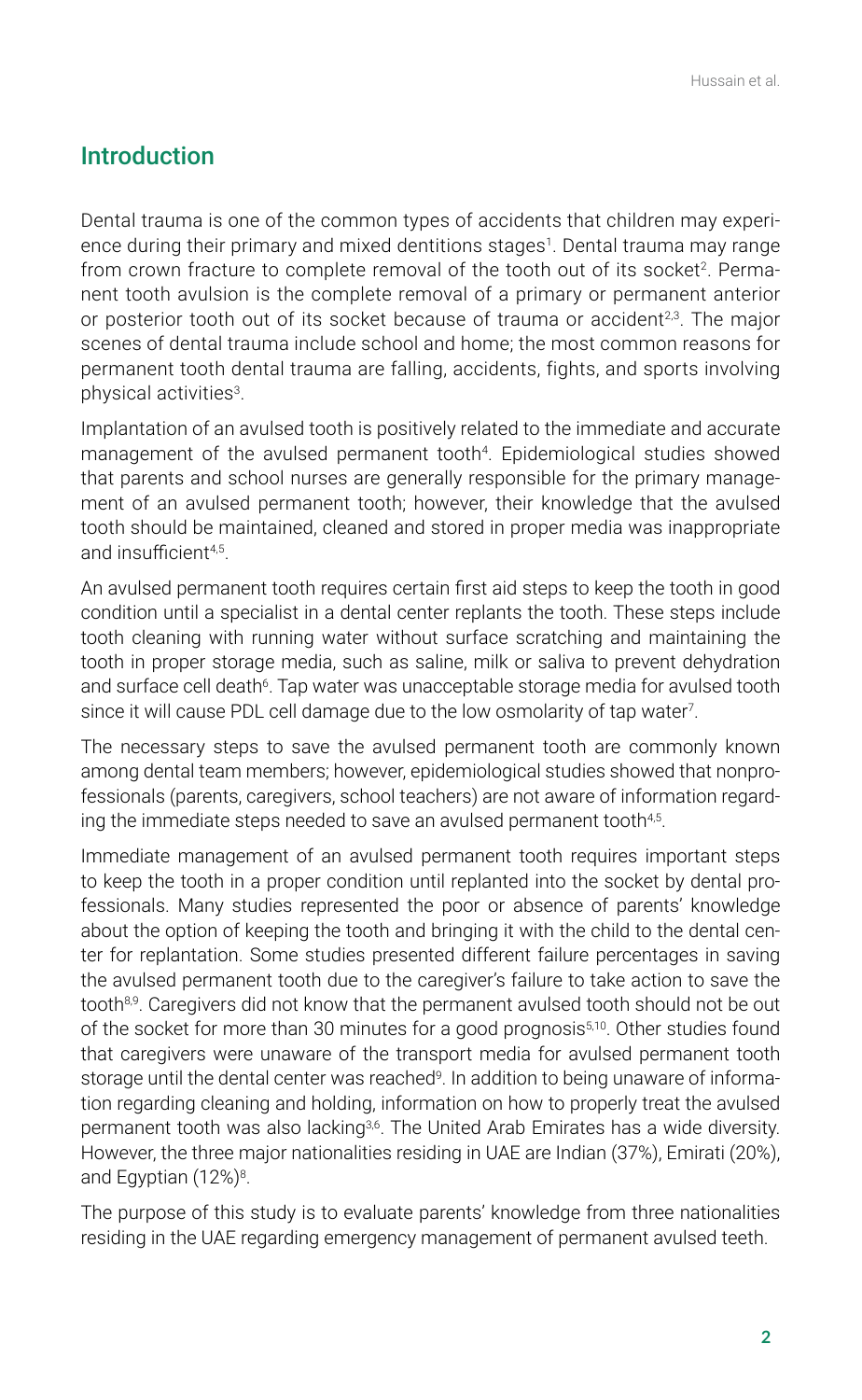# Materials and Methods

# Study design and population

This cross-sectional study was conducted for a period of 4 months (August 2018 to November 2018). The participants were recruited from parents who accompanied their children attending Ajman university dental specialized center for dental treatment. The institutional ethical committee approved the study (Ref. GD - 2018/6 - 11). G\*Power version 3.1.9.2 software was used to calculate the sample size. The effect size was calculated based on 80% power and a significance level of  $α = 0.05$ in which 30% of parents could not demonstrate any knowledge of the emergency management of dental avulsion. The minimum sample size was 350: however, an additional 20% was added to compensate for the expected drop out of the study. Thus, a total sample size of 420 was selected. A total of 388 randomly selected parents participated in this study. Parents from (Emirati, Egypt, and India) were recruited randomly and parents from other nationalities were not included in this study. Questionnaire evaluation was pretested on 30 parents attending the medical center where certain words were changed for more clarification of the questions. Participants from this pilot study were excluded from the main study.

# Study questionnaire

The study questionnaire was constructed based on a literature review of previously used questionnaires related to the topic of permanent teeth avulsion. The questionnaire was designed to include two parts. The first part represents demographic information of the parents, including gender, age, level of education, and nationality. The second part includes questions related to parents' assessment of their knowledge and attitude as well as emergency management of the avulsed permanent tooth. The researcher provided the questionnaire in English and Arabic (the local language in UAE) for Arab and non-Arab parents. A pilot study was conducted as a preliminary study to identify any grammar or technical problems.

# Questions

The first part of the questionnaire represented parents' demographic information in the following order: sex as male and female; age categorized into five categories (20-30), (30<- 40), (40<- 50), (50<- 60), and (60<); and parents' nationality categorized into three scales: (Emirates), (Egyptian), (Indian).

The second part of the questionnaire includes the following questions: do you have any information regarding dental trauma Do you have any information about tooth avulsion? What are the sources of your information? What action did you take when your child experienced trauma that resulted in permanent tooth avulsion? What action would you take if your child had an avulsed primary tooth? What action would you take if your child had an avulsed permanent tooth? What would you do with the avulsed permanent tooth? What action would you take with a dirty avulsed tooth? What would you do to clean an avulsed tooth?

Did you replant the avulsed tooth? How would you handle the avulsed tooth? What storage media would you use for an avulsed permanent tooth?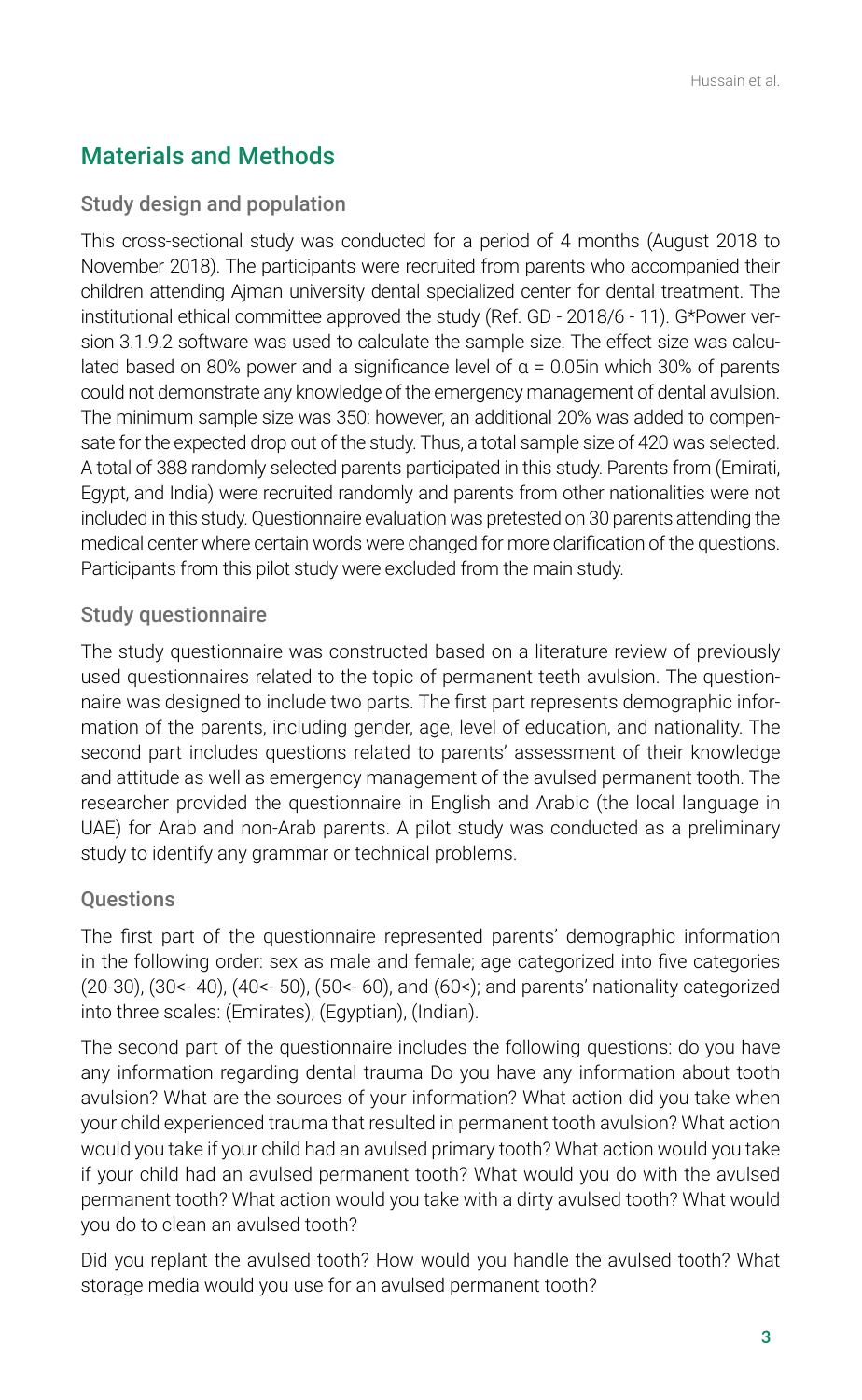# Statistical analysis

Data analysis performed using Statistical Package for Social Science software version 22.0. Recorded data tabulated and expressed by using a descriptive analysis test to get the required frequencies and percentages of participant's respondents.

# **Results**

### Demographic information

Study participants consisted of 272 (70.1%) women and 116 (29.9%) men. The majority of the participants were in the (30-40) age range (44.3%). Out of 388 participants, 215 (55.4%) had a university degree. In total, 182 (46.9%) of the participants were of Egyptian nationality followed by Indian nationality 110 (28.4) and Emirati nationality 96(24.7). Details on the demographic information presented in Table 1.

| Characterestics    | Variables    | Frequency      | Percentages |
|--------------------|--------------|----------------|-------------|
|                    |              | N              | %           |
| Sex                | male         | 116            | 29.9        |
|                    | Female       | 272            | 70.1        |
| Age                | 20-30        | 105            | 27.1        |
|                    | $31 - 40$    | 172            | 44.3        |
|                    | $41 - 50$    | 85             | 21.9        |
|                    | $51 - 60$    | 26             | 6.7         |
| Level of education | non educated | $\overline{2}$ | 0.5         |
|                    | Primary      | 20             | 5.2         |
|                    | Mid-school   | 28             | 7.2         |
|                    | High -school | 99             | 25.5        |
|                    | College      | 215            | 55.4        |
|                    | Master       | 23             | 5.9         |
|                    | Phd          | 1              | 0.3         |
| Nationalities      | Egyptian     | 182            | 28.4        |
|                    | Indian       | 110            | 46.9        |
|                    | Emirates     | 96             | 24.7        |

Table 1. Sociodemographic characteristics of the parents (n= 388).

### Dental knowledge

The percentage of the parents who had previous information about tooth avulsion was 152 (39.2%). However, the majority of parents (236, 60.8%) felt they had inadequate information about traumatic dental injuries.100 (26%) Egyptian parents, 70 (18%) Emirati parents, 66(17%) Indian parents (Figure 1).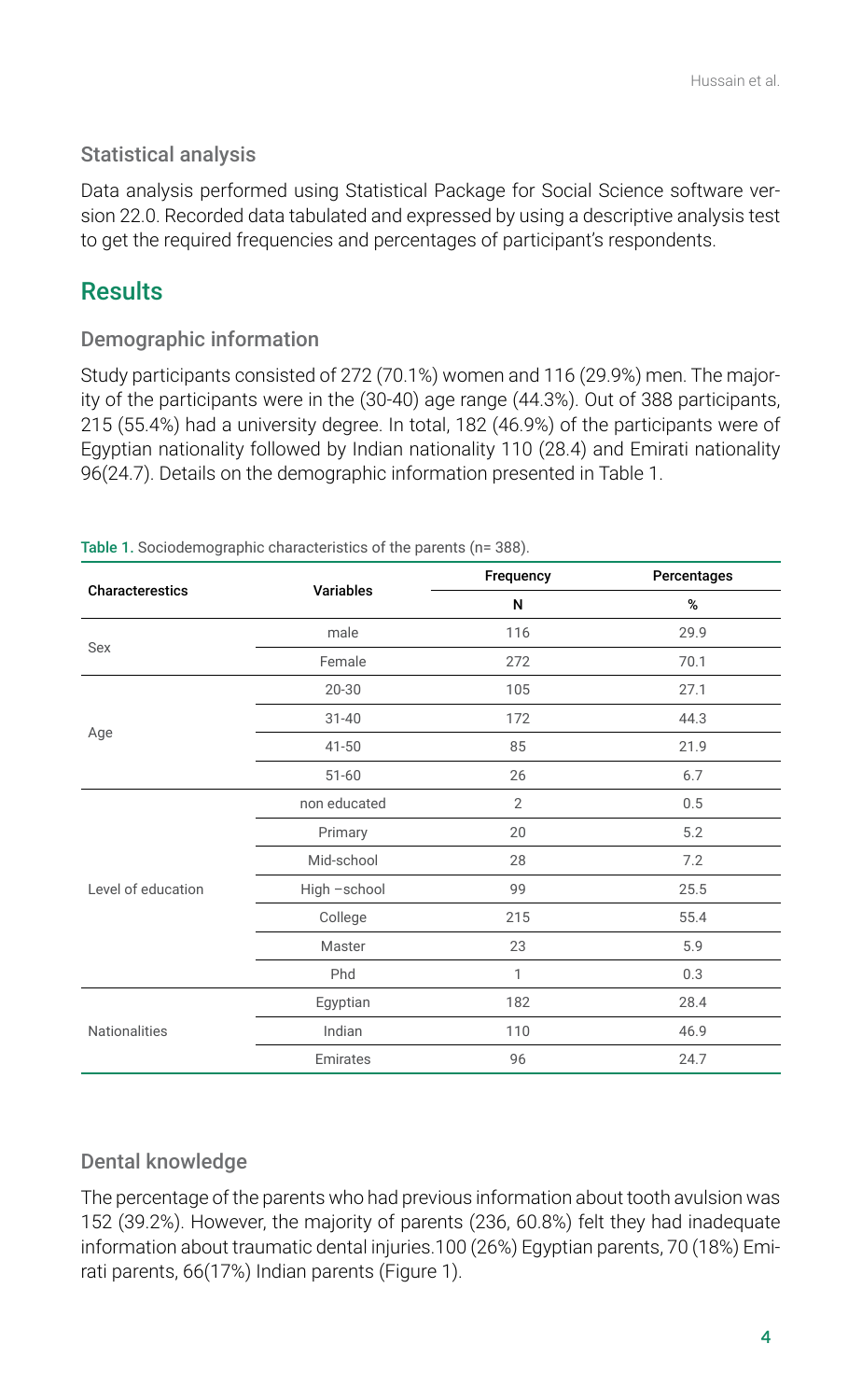

#### Knowledge sources

Regarding the source of the information (if they had any previous information), more than one-third of the parents reported that they received information from friends (145, 37.4%). In total, 90(23.2%) of Indian parents received information from a physician. 80 (20.6%) of Emirati parents obtained information from a dentist. Finally, 73(18.8%) of Egyptian parents received information from the internet. (Figure 2)

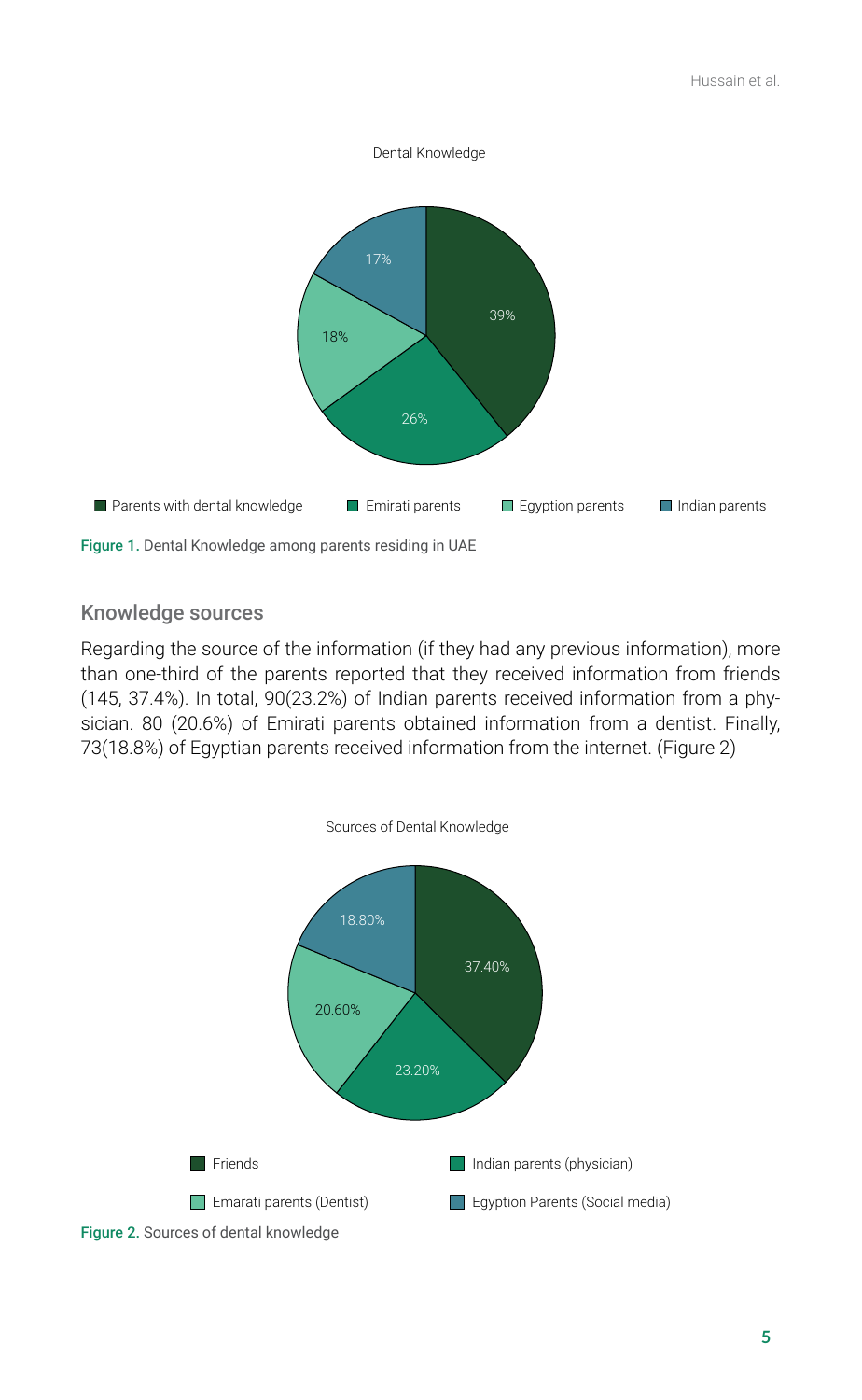### Tooth replantation

Out of 388, only 64 (16.5%) of the respondents reported that they would replant an avulsed permanent tooth in its socket. However, the majority 83.5% (n=324) of the respondents said they would not replant it. 170 (41.3%) Egyptian parents, 80 (19.4%) Emirati parents, 94(22.8%) Indian parents (Figure 3).



# Types of media for avulsed tooth storage

Regarding the media for storing an avulsed permanent tooth until reaching the dentist, Indian parents 101(26%) chose no physiological media (paper tissue). Egyptian parents 142 (36.7%) chose cotton or water. Emirati parents chose milk 85(21.9%). 60 (15.4%) of the three nationalities chose more than two options (Figure 4).

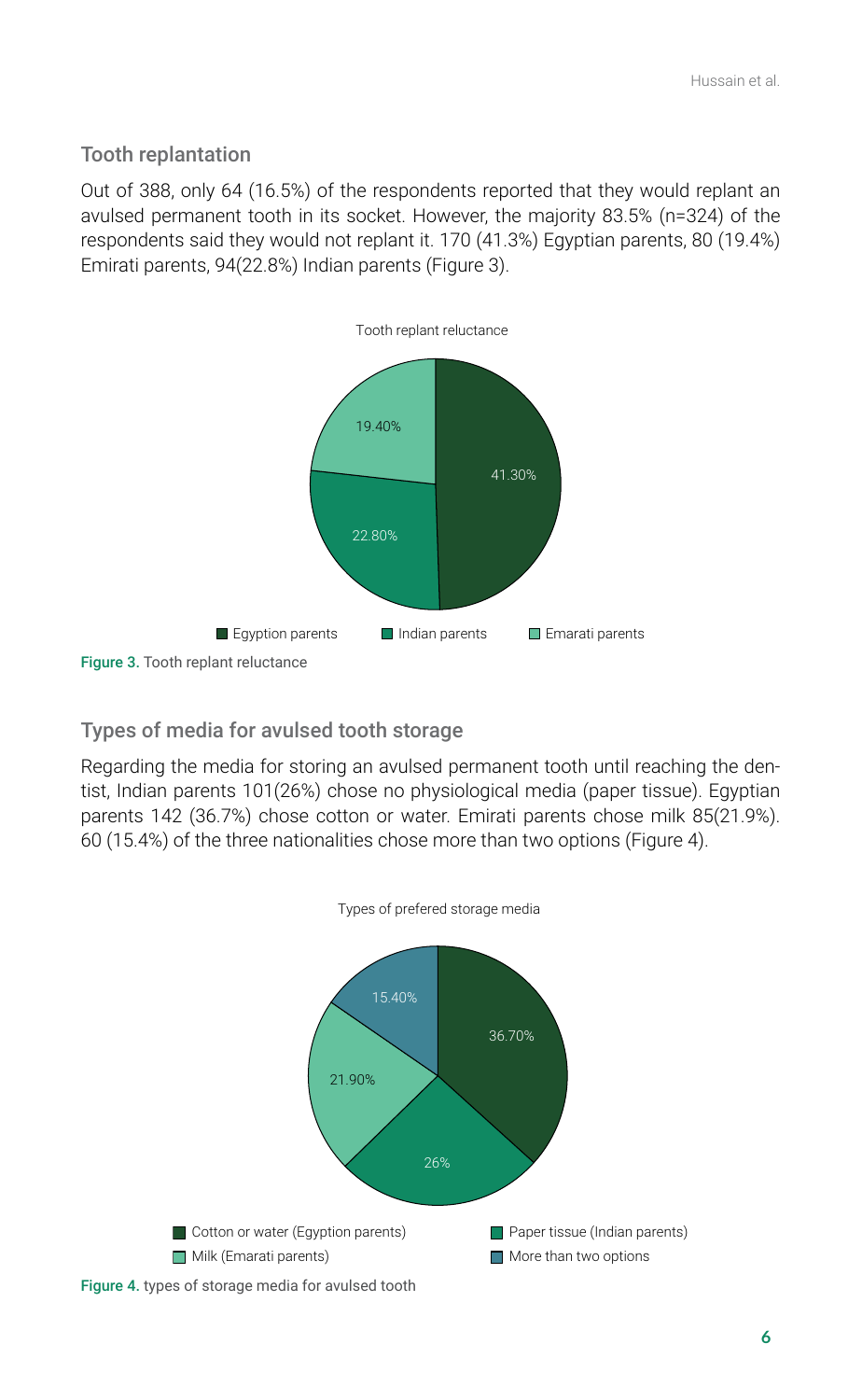# **Discussion**

Children play activities that are highly susceptible to dental trauma<sup>7</sup> . Permanent Tooth avulsion is the only critical dental condition where unprofessional individuals (parents, caregivers, and schoolteachers) who were present at the accident area performed immediate action<sup>9</sup>. In this study, the majority of the respondents (60.8) from the three nationalities revealed that they lack adequate information regarding permanent tooth avulsion conditions and proper management. However, Egyptian parents showed higher percentages. This finding was similar to other studies in different countries, such as Kuwait, Jordan, Brazil, Tehran, and Hong Kong<sup>1-5</sup>.

This unfortunate finding indicates the lack of dental health knowledge among people, which should be managed by lectures and brochures through different channels, such as schools, universities, media, and meetings $^{\rm 6}$ .

This study showed that sources of required management of permanent tooth avulsion received from different channels; however, this information could be incorrect or missing important issues necessary for tooth prognosis. Most Indian and Emirati parents of the study respondents received their knowledge on permanent tooth avulsion from physicians and dentists (23.2% and 20.6%, respectively). However, they realized that the information was improper or adequate to help provide action at the accident scene. This finding similar to the finding of another study in India that suggested that physicians and dentists should provide an adequate and serious explanation of such knowledge to people through preventive measures or workshops<sup>8</sup>. One-third of parents get their knowledge from friends (37.4%), which represents a social source for this issue. A study in Egypt showed a similar finding that necessitates the presence of leaflets and posters to increase individual awareness through community channels $^{\rm 11}.$ 

The final source of information in this study was the internet, which was cited by Egyptian parents (18.8%) higher than other respondents. This finding was similar to previous studies where the internet represents a powerful source for different issues; however, a high percentage of incorrect knowledge could be found on the internet especially for nonprofessionals<sup>1,4</sup>. High expenses of dental treatment and lack of dental insurance are the major causes of the absence of dental visits of the residents in UAE which affect their meeting with the dentists to had the correct information from the correct source.

The majority of our respondents in this study would not replant a primary or permanent avulsed tooth (83.5%). The higher percentages were among Egyptian parents (41.3%). This major finding was consistent with the results of previous studies in India<sup>12,13</sup>, Turkey<sup>9</sup>, Egypt, and Kuwait<sup>1,10,11</sup>.

This finding could be attributed to the fact that the majority of people who do not have any information about the required first aid to replant an avulsed permanent tooth could not perform any procedure at the time of the accident. Such a finding acts as an alarm to the responsible specialty to provide necessary information through numerous channels.

Regarding storage media selection for an avulsed permanent tooth, the respondents reported different opinions. Indian parents chose paper tissue as a temporary stor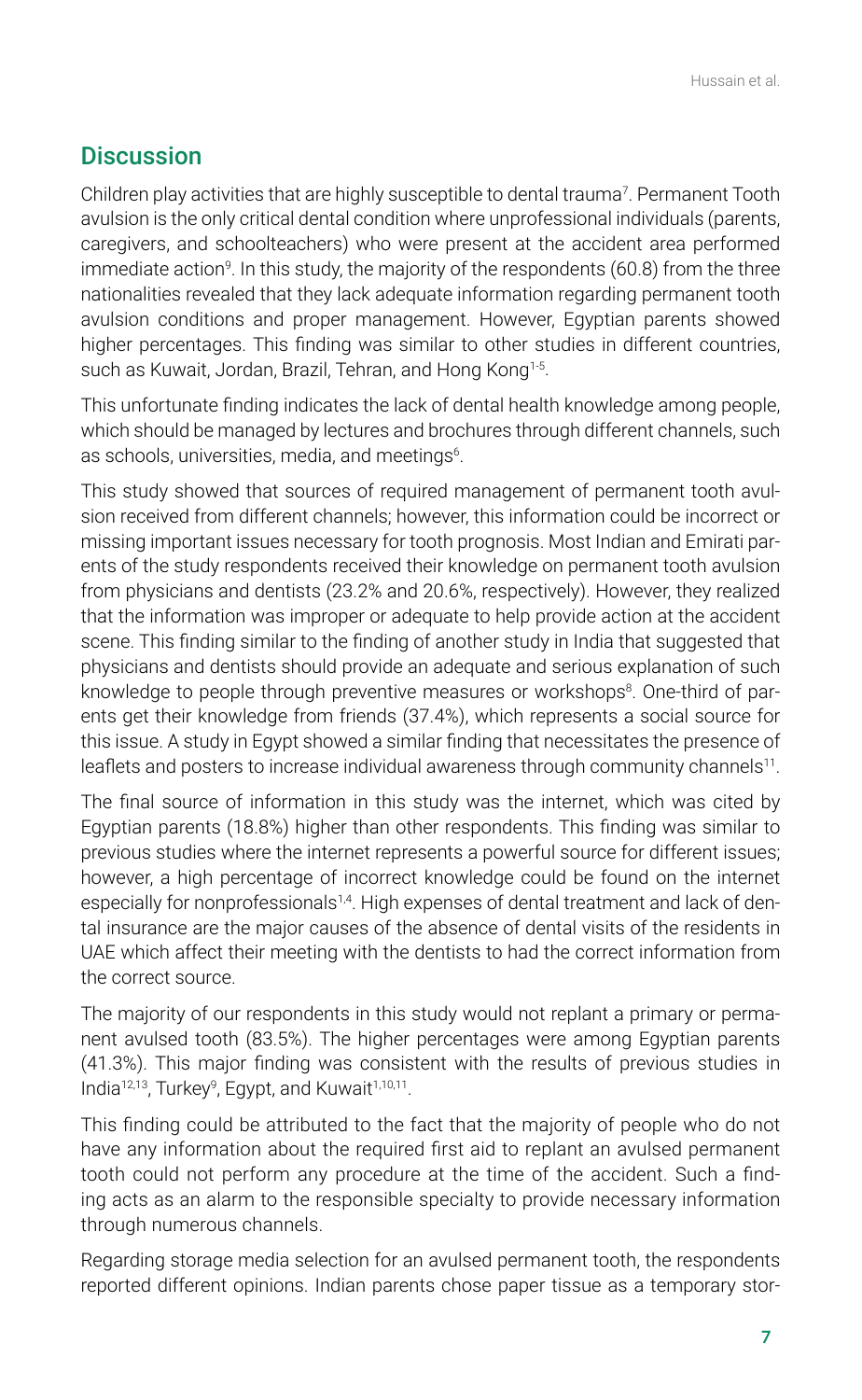age media for the avulsed tooth (26.0%). This finding was similar to previous studies in India14,15. Emirates Respondents chose milk (21.9%). This finding is consistent with many previous articles; however, the responses exhibited different percentages<sup>11,16,17</sup>. Egyptian respondents replied with tap water or cotton as storage media for the avulsed permanent tooth (36.7%). This finding is similar to Egyptian parents' responses regarding avulsed tooth storage media<sup>11</sup>.

The general findings of this study revealed a lack of information regarding permanent tooth avulsion and the required necessary steps and precautions to be considered when the parents were responsible for the required action. Different responses could be related to different cultures, which affect people's attitudes towards health conditions and their management. Important steps required to increase community awareness regarding immediate management of tooth avulsion through many channels like social media, schools, medical centers, and hospitals $^{\text{18}}$ .

In conclusion, this study showed that Egyptian parents need more dental awareness regarding dental conditions. Indian and Egyptian parents did not receive dental knowledge from the dentist due to the higher cost of dental treatment. Egyptian nationality represents the higher percentage of parents' refusal to replant avulsed teeth. Emirati parents had the best knowledge in storing the avulsed tooth in the best media.

# Highlights of the Study

Dental trauma is an important clinical condition in dentistry. Children may experience dental trauma during their first years of life and mixed dentition stages. Most dental trauma conditions receive treatment in a dental clinic. However, permanent tooth avulsion requires first aid procedures at the trauma location before final treatment in a dental clinic. The background knowledge of nonprofessional individuals on the required first aid steps to store an avulsed permanent tooth is critical.

# Acknowledgement

This study accomplished by the help of the dental general practitioners Dr. Fatima Abbas, Dr. Hanan AlBannaai and Dr. Latifa AlSaeed in questionnaire distribution and collection.

**Statement of Ethics:**This study was approved by the ethical committee of Ajman university.

**Disclosure Statement:** The authors have no conflicts of interest to declare.

**Funding Sources:** This research is self-funded.

#### References

2. Al-Jundi SH. Knowledge of Jordanian mothers with regards to emergency management of dental trauma. Dent Traumatol. 2006 Dec;22(6):291-5. doi: 10.1111/j.1600-9657.2005.00371.x.

<sup>1.</sup> Alyahya L, Alkandari SA, Alajmi S, Alyahya A. Knowledge and sociodemographic determinants of emergency management of dental avulsion among parents in Kuwait: a cross-sectional study. Med Princ Pract. 2018;27(1):55-60. doi: 10.1159/000486095.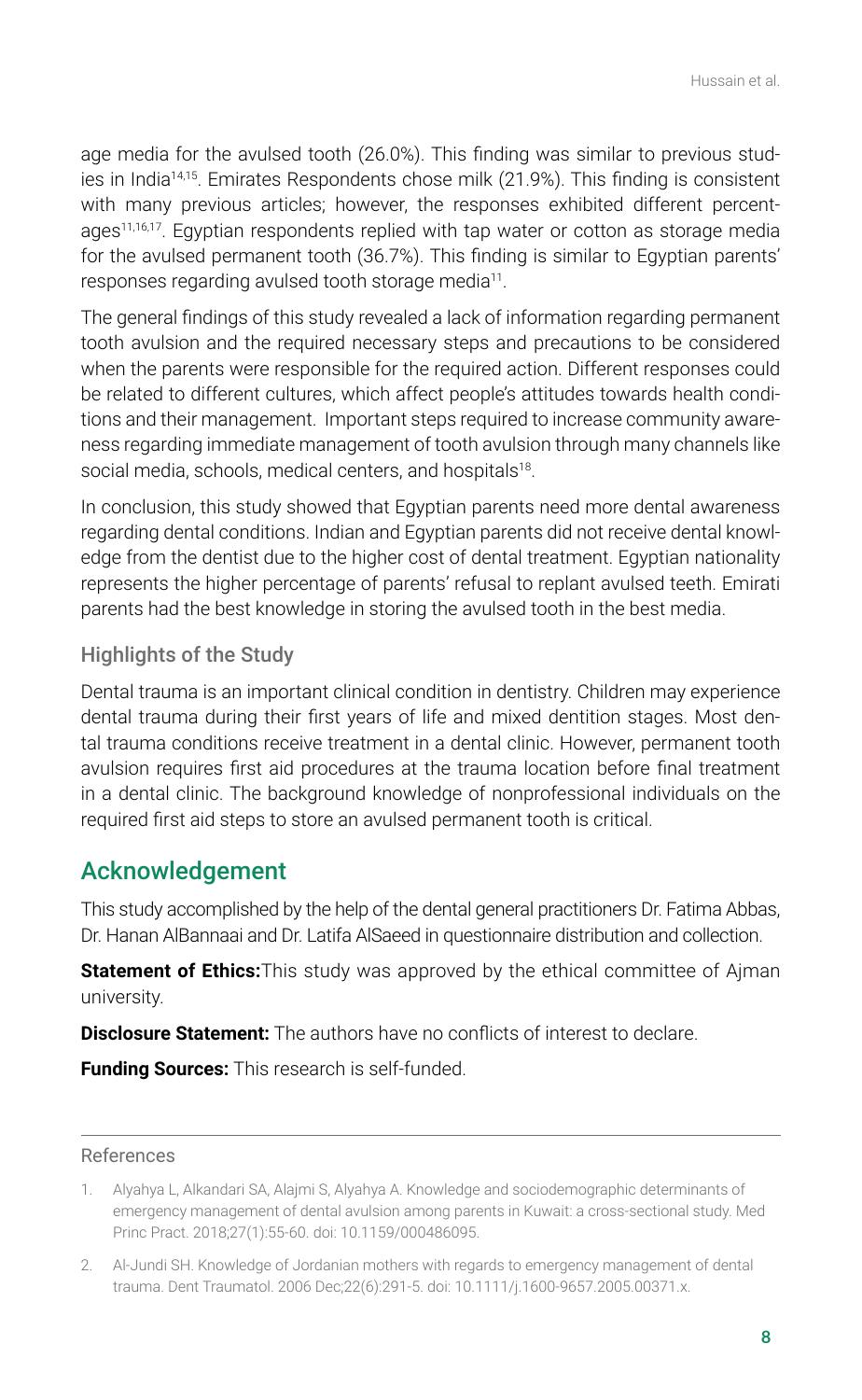- 3. Ahlawat B, Sharma A, Kaur A, Chaudhary N, Sharma S, Kumar A. Tooth avulsion: its perspective among athletically active children of Chandigarh, India. J Oral Res Rev. 2016 Jan;8(1):12-5. doi: 10.4103/2249-4987.182494.
- 4. Hashim R. Investigation of mothers' knowledge of dental trauma management in United Arab Emirates. Eur Arch Paediatr Dent. 2012 Apr;13(2):83-6. doi: 10.1007/BF03262849.
- 5. Chan AW, Wong TK, Cheung GS. Lay knowledge of physical education teachers about the emergency management of dental trauma in Hong Kong. Dent Traumatol. 2001 Apr;17(2):77-85. doi: 10.1034/j.1600-9657.2001.017002077.x.
- 6. Al-Asfour A, Andersson L. The effect of a leaflet given to parents for first aid measures after tooth avulsion. Dent Traumatol. 2008 Oct;24(5):515-21. doi: 10.1111/j.1600-9657.2008.00651.x.
- 7. Bazmi BA, Singh AK, Kar S, Mubtasum H. Storage media for avulsed tooth a review. Indian J Multidiscip Dent. 2013 May;3(3):741-9.
- 8. Population of UAE.Global Review of the Implementation of the Fundamental Principles of Official Statistics. 2018.
- 9. Qazi SR, Nasir KS. First-aid knowledge about tooth avulsion among dentists, doctors and lay people. 2009 Jun;25(3):295-9. doi: 10.1111/j.1600-9657.2009.00782.x.
- 10. Shashikiran ND, Reddy VV, Nagaveni NB. Knowledge and attitude of 2,000 parents (urban and rural - 1,000 each) with regard to avulsed permanent incisors and their emergency management, in and around Davangere. J Indian Soc Pedod Prev Dent. 2006 Sep;24(3):116-21. doi: 10.4103/0970-4388.27891.
- 11. Loo TJ, Gurunathan D, Somasundaram S. Knowledge and attitude of parents with regard to avulsed permanent tooth of their children and their emergency management--Chennai. J Indian Soc Pedod Prev Dent. 2014 Apr-Jun;32(2):97-107. doi: 10.4103/0970-4388.130781.
- 12. Namdev R, Jindal A, Bhargava S, Bakshi L, Verma R, Beniwal D. Awareness of emergency management of dental trauma. Contemp Clin Dent. 2014 Oct;5(4):507-13. doi: 10.4103/0976- 237X.142820.
- 13. Ozer S, Yilmaz EI, Bayrak S, Tunc ES. Parental knowledge and attitudes regarding the emergency treatment of avulsed permanent teeth. Eur J Dent. 2012 Oct;6(4):370-5.
- 14. Nikam AP, Kathariya MD, Chopra K, Gupta A, Kathariya R. Knowledge and attitude of parents/ caretakers toward management of avulsed tooth in Maharashtrian population: a questionnaire method. J Int Oral Health. 2014 Sep-Oct;6(5):1-4.
- 15. Marino TG, West LA, Liewehr FR, Mailhot JM, Buxton TB, Runner RR, et al. Determination of periodontal ligament cell viability in long shelf-life milk. J Endod. 2000 Dec;26(12):699-702. doi: 10.1097/00004770-200012000-00005.
- 16. Holan G, Shmueli Y. Knowledge of physicians in hospital emergency rooms in Israel on their role in cases of avulsion of permanent incisors. Int J Paediatr Dent. 2003 Jan;13(1):13-9. doi: 10.1046/j.1365-263x.2003.00414.x.
- 17. Young C, Wong KY, Cheung LK. The effectiveness of educational poster on knowledge of emergency management of dental trauma - part 2: cluster randomized controlled trial for secondary school students. PLoS One. 2014 Aug 5;9(8):e101972. doi: 10.1371/journal.pone.0101972.
- 18. American Academy of Pediatric Dentistry. Guidelines on management of acute dental trauma. Pediatric Dentistry Reference Manual 2012-13;34:230-8.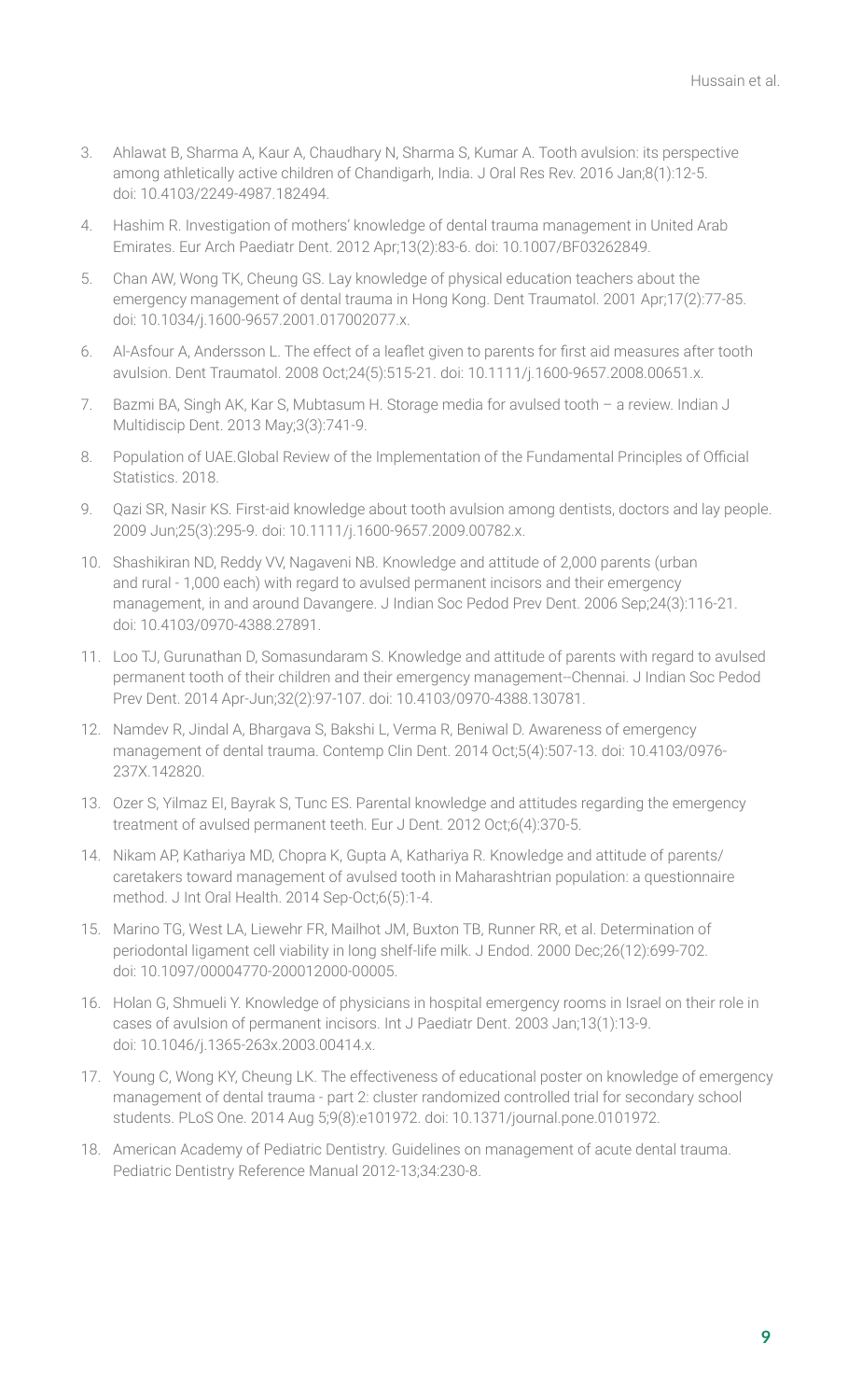# (Appendix-1)

Patients Attending AUST (From August 2018 – November2018)

# **Gender:** Male Female

### **Age:**

- 1. 20 30 years
- 2. 31 40 years
- 3. 41- 50 years
- 4. 51 60 years
- 5. > 60 years

# **Level of Education:**

- 1. Not Educated
- 2. Primary
- 3. Middle School
- 4. High school
- 5. College
- 6. Master
- 7. PHD

# **Nationality:**

- 1. Emirates
- 2. Egypt
- 3. India

### **Questionnaire:**

\*avulsed tooth = Fallen by an accident or trauma

### **Choose the appropriate answer:**

- 1. Have any of your children had dental trauma?
- Yes, had trauma other than tooth avulsion.
- Yes, had avulsed primary tooth
- Yes, had avulsed permanent tooth
- No, had not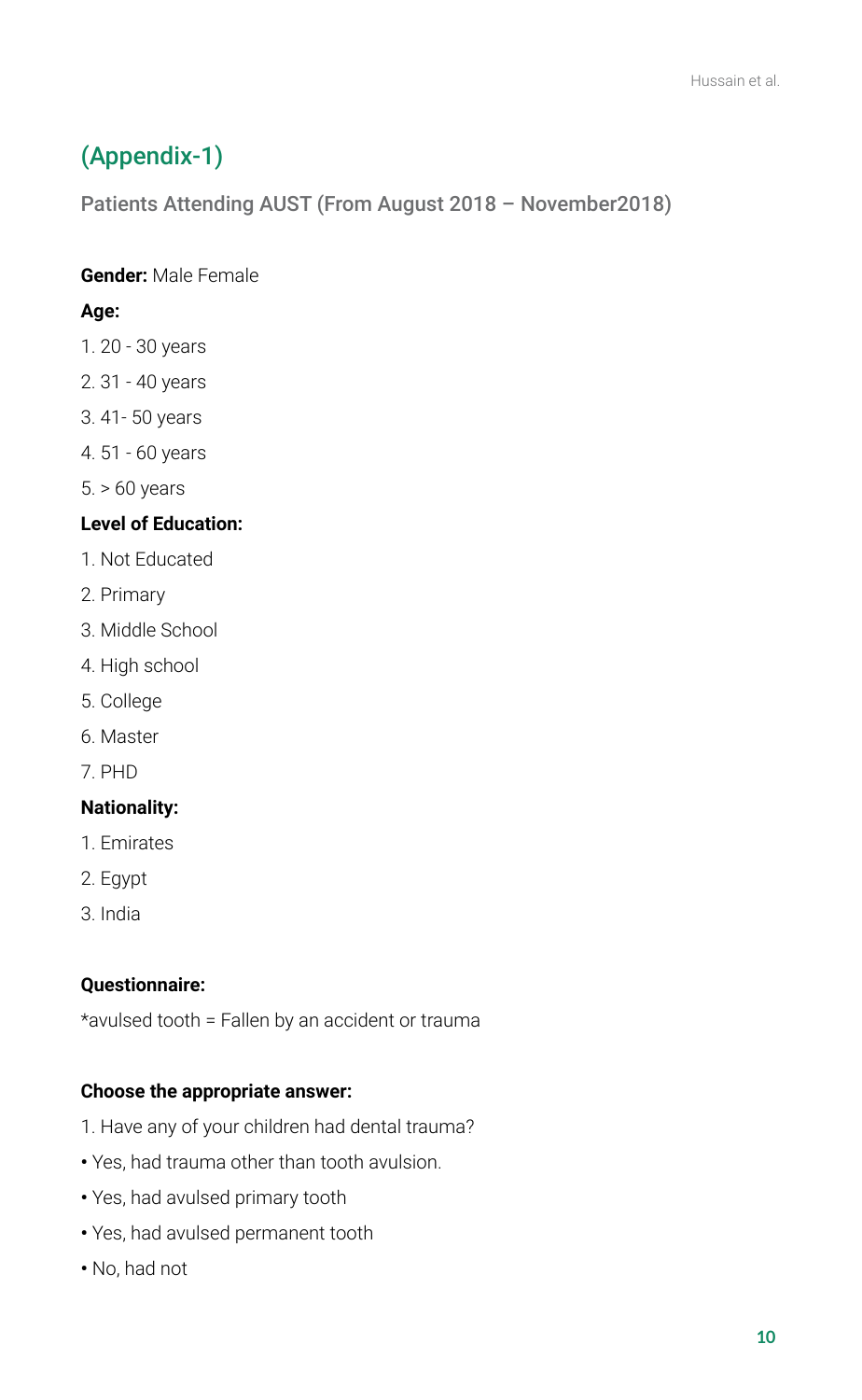- 2. Do you have any previous information about tooth Avulsion?
- Yes
- No

3. If you had such information, what is the source of that information:

- Dentist
- Physician
- Media
- Friends
- 4. If your child has an avulsed primary tooth, what will you do?
- Searching to find the tooth
- Not searching for it
- 5. If you would find the primary tooth, what will you do?
- Replant the tooth
- Not replanting it
- 6. If your child have an avulsed permanent tooth, you will:
- Search to find the tooth.
- Not searching for the tooth.
- 7. If you would find the permanent tooth, what will you do?
- Replant the tooth
- Not replanting it

#### *If you would search for the tooth, please complete the following questions:*

- 8. If you found the tooth covered with dirt, what will you do?
- Clean the tooth then save it
- Save the tooth only
- Replant the tooth
- I don't know
- 9. If you would clean the tooth, you will use:
- Tooth brush
- Tap water
- Antiseptics
- I don't know